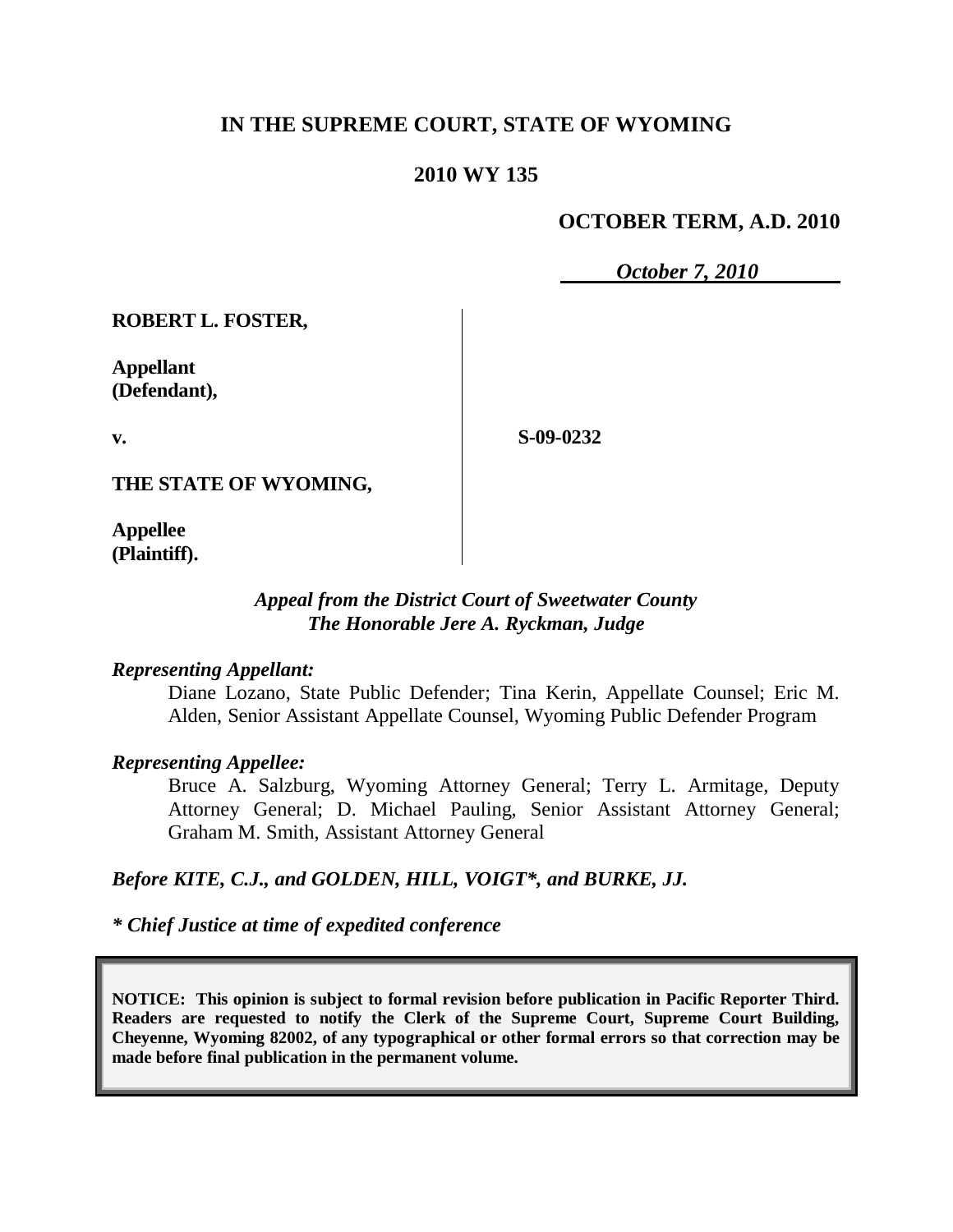**GOLDEN**, Justice.

[¶1] Robert L. Foster challenges the order of the district court revoking his probation and reinstating his original prison sentence. We affirm.

#### **ISSUES**

[¶2] Foster presents the following issues:

I. Were all of the violations of probation proven by a preponderance of the evidence?

II. Did the trial court consider unproven violations in the dispositional phase of the revocation hearing?

#### **FACTS**

[¶3] In March 2007, Foster was charged with two counts of felony property destruction under Wyo. Stat. Ann.  $\S$  6-3-201(LexisNexis 2009)<sup>1</sup> for his part in a vandalism spree. Pursuant to a plea agreement, Foster pled no contest to one count of property destruction on October 22, 2007, in exchange for dismissal of the other charge. In accordance with the terms of that agreement, the district court sentenced Foster on January 3, 2008, to a suspended term of imprisonment of four to seven years, placed him on four years of supervised probation under specified terms and conditions, and ordered him to pay restitution in the amount of  $$8,570.47.^2$ 

 $\overline{a}$ 

\* \* \* \*

(iii) A felony punishable by imprisonment for not more than ten (10) years, a fine of not more than ten thousand dollars (\$10,000.00), or both, if the cost of restoring injured property or the value of the property if destroyed is one thousand dollars (\$1,000.00) or more.

(c) If a series of injuries results from a single continuing course of conduct, a single violation of this section may be charged and penalties imposed based upon the aggregate cost or value of the property injured or destroyed.

<sup>2</sup> As part of the plea agreement, Foster had agreed to pay the amount of restitution ordered, which included both charged and uncharged acts of property destruction.

 $1 \text{ } 8$  6-3-201 provides in pertinent part:

<sup>(</sup>a) A person is guilty of property destruction and defacement if he knowingly defaces, injures or destroys property of another without the owner's consent.

<sup>(</sup>b) Property destruction and defacement is: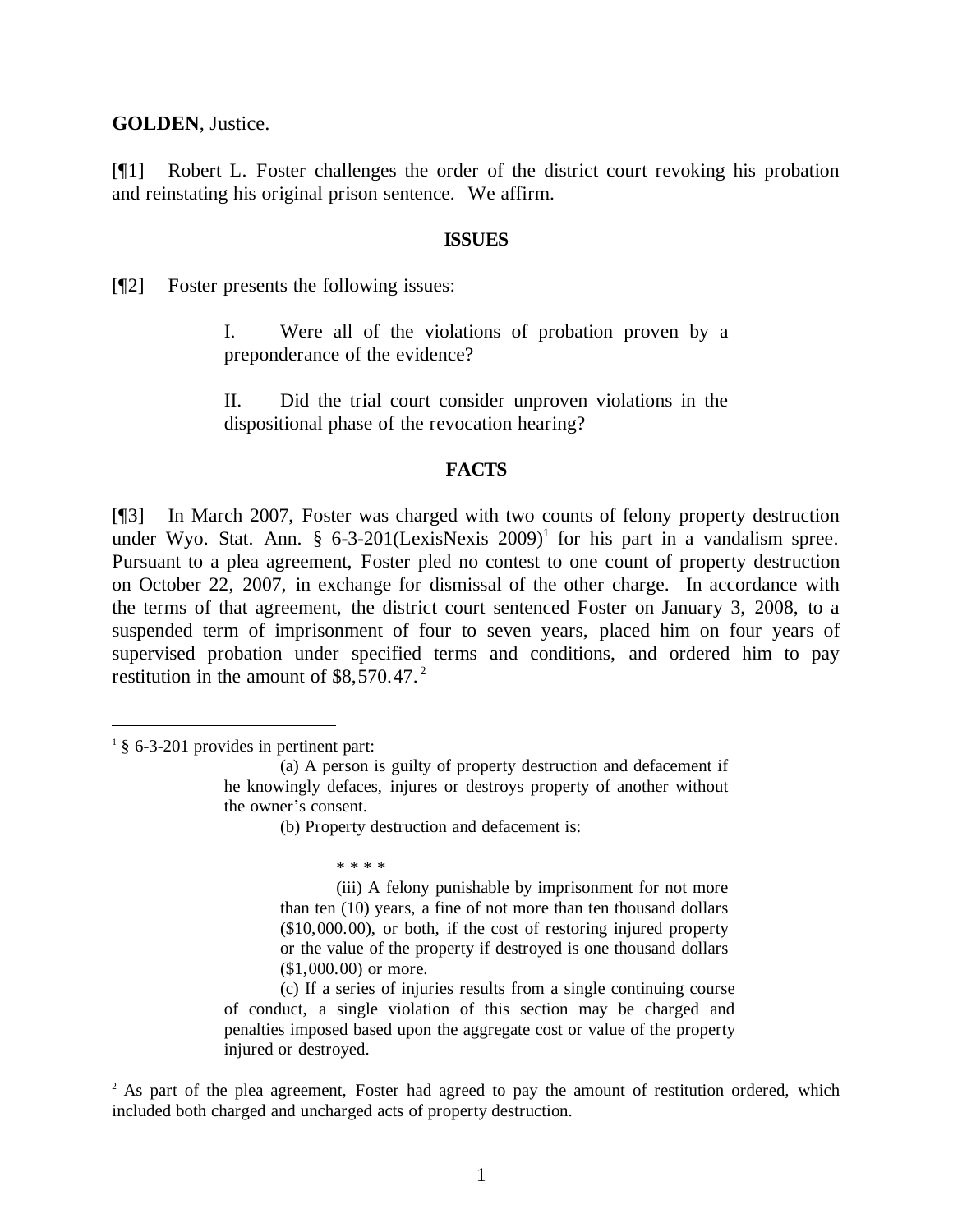[¶4] At the sentencing hearing, the district court made clear that restitution was the integral component of Foster's probation. Foster indicated that he could pay restitution at the rate of  $$1,000.00$  per month, starting on the  $15<sup>th</sup>$  of January. Despite that representation, Foster never paid anything toward his restitution obligation in January or February.

[¶5] Foster eventually entered into a restitution payment plan, which the district court approved on March 4, 2008, that stated:

> I, Robert L. Foster, agree to pay within the term of probation, minimum monthly payments of \$200.00 per month beginning March 2008, until total due is paid in full. I further agree that if I am struggling on a particular month, I will pay no less than \$25.00 per month. [Emphasis in original.]

Thereafter, Foster made a restitution payment of \$100.00 on March 10 (an amount authorized by his probation agent) but did not make another payment until June 2, at which time he paid only  $$25.00$ .<sup>3</sup> That minimal payment was followed by a payment of  $$100.00$ on July 2.

[¶6] On July 18, 2008, the State filed a petition to revoke Foster's probation, alleging that Foster had failed to make regular restitution payments as required. The petition also alleged the following probation violations: Foster failed to attend Pretreatment Group at Southwest Counseling Services; he failed to obtain steady employment in a timely manner; he violated the law by committing the offense of "hit and run;" he failed to be honest and compliant with law enforcement; he refused to cooperate with his probation agent and therapist in order to attend recommended counseling at Southwest Counseling Services; and he refused to apply for the Intensive Supervision Program (ISP) as directed by his probation agent. The State subsequently amended the petition to include the allegation that Foster failed to inform his probation agent about a vehicle he possessed and used. Foster denied the allegations.

[¶7] After several continuances, the district court conducted a revocation hearing on October 23, 2008. At the conclusion of that hearing, the district court eliminated the failure to attend counseling at Southwest Counseling Services and the failure to notify his probation agent about the vehicle as grounds for revocation of probation. The district court, however, found sufficient evidence proving the other allegations and concluded that Foster had violated the terms of his probation. The court revoked Foster's probation and ordered him to serve the underlying four-to-seven-year prison sentence. This appeal followed.

 $\overline{a}$ 

<sup>&</sup>lt;sup>3</sup> The April payment was expressly waived by his probation agent so he could pay for a counselingrelated evaluation and polygraph.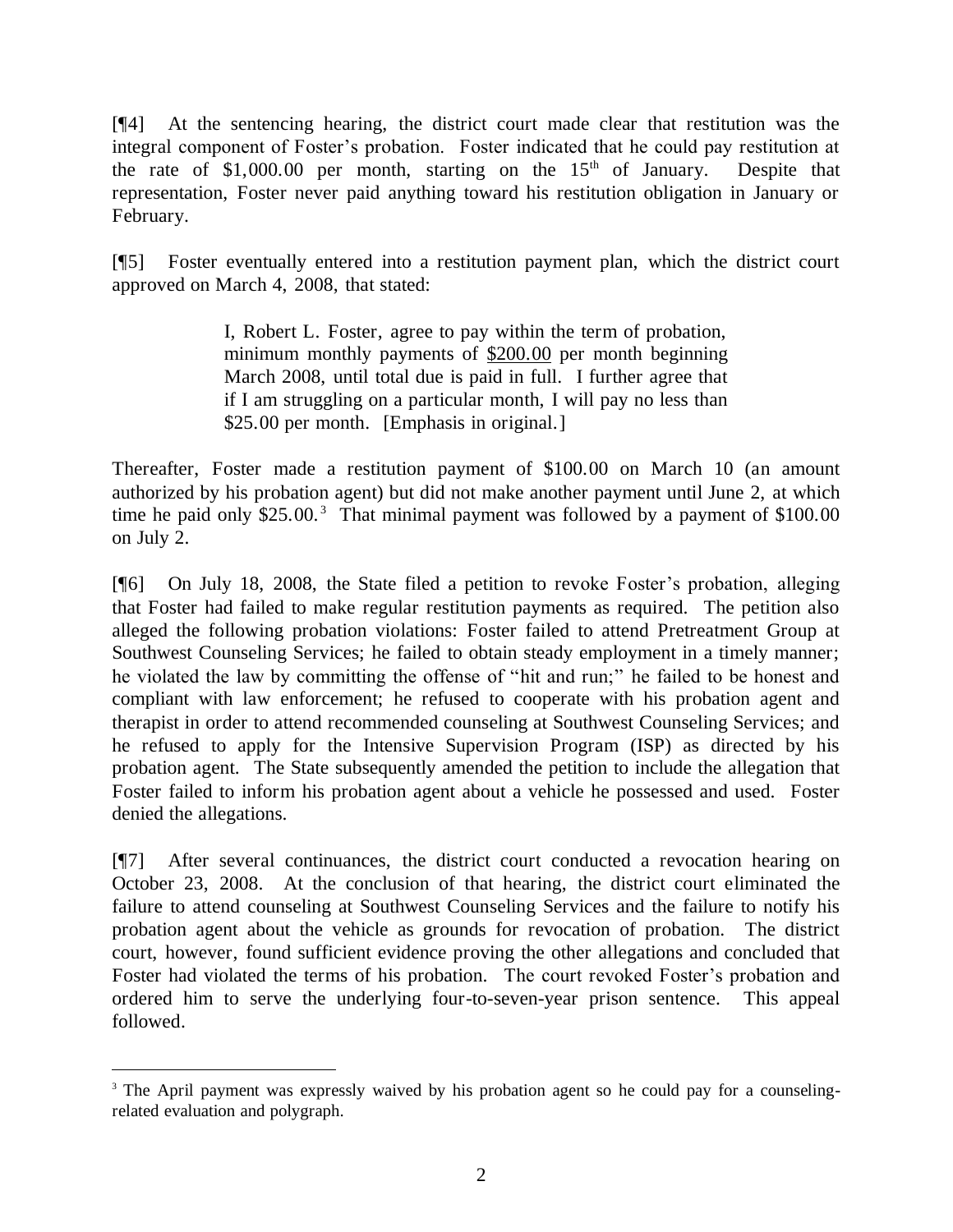### **DISCUSSION**

[¶8] Revocation proceedings are largely governed by W.R.Cr.P. 39 and consist of a two-part process. The first part, the adjudicatory phase, requires the district court to determine by a preponderance of the evidence whether or not a condition of probation has been violated. W.R.Cr.P. 39(a)(5). This determination must be based on verified facts and must be made in accordance with constitutional due process requirements and the Wyoming Rules of Evidence. *Mapp v. State*, 929 P.2d 1222, 1226 (Wyo. 1996). The second part, the dispositional phase, is triggered only upon a finding that a condition of probation was violated. *Id*. During this phase, the district court must determine the appropriate consequences of the probation violation. In making this determination, the district court must consider not only the violation, but also the reasons the condition was originally imposed and the circumstances surrounding the violation. *Id*.; *Gailey v. State*, 882 P.2d 888, 891-92 (Wyo. 1994); *Minchew v. State*, 685 P.2d 30, 32 (Wyo. 1984).

[¶9] We review probation revocation proceedings under our abuse of discretion standard:

A district court's decision to revoke probation and impose a sentence is discretionary and will not be disturbed unless the record demonstrates a clear abuse of discretion. *Mapp v. State,* 929 P.2d 1222, 1225 (Wyo. 1996). We review the district court's decision to determine whether the court could reasonably conclude as it did. *Id*. "Upon review, all that is necessary to uphold a district court's decision to revoke probation is evidence that it made a conscientious judgment, after hearing the facts, that a condition of probation had been violated." *Sweets v. State,* 2003 WY 64, ¶ 9, 69 P.3d 404, 406 (Wyo. 2003).

*Forbes v. State*, 2009 WY 146, ¶ 6, 220 P.3d 510, 512-13 (Wyo. 2009).

[¶10] During the adjudicatory phase of the revocation proceeding in this case, the district court found Foster had committed six different probation violations. Foster challenges each of these findings on a variety of grounds, including insufficient proof and alleged due process violations, and asserts the district court erred in reaching these conclusions. He further claims that error was exacerbated when the district court relied on these violations as a basis for revoking his probation and reinstating the original prison sentence. In essence, Foster contends that if one of the violations was unsubstantiated, then the district court's consideration of that violation tainted its dispositional decision, necessitating a new dispositional hearing.

[¶11] This is not the law. A single proven violation is all that is necessary to revoke probation. *See, e.g., Swackhammer v. State*, 808 P.2d 219, 225 (Wyo. 1991). Thus, no